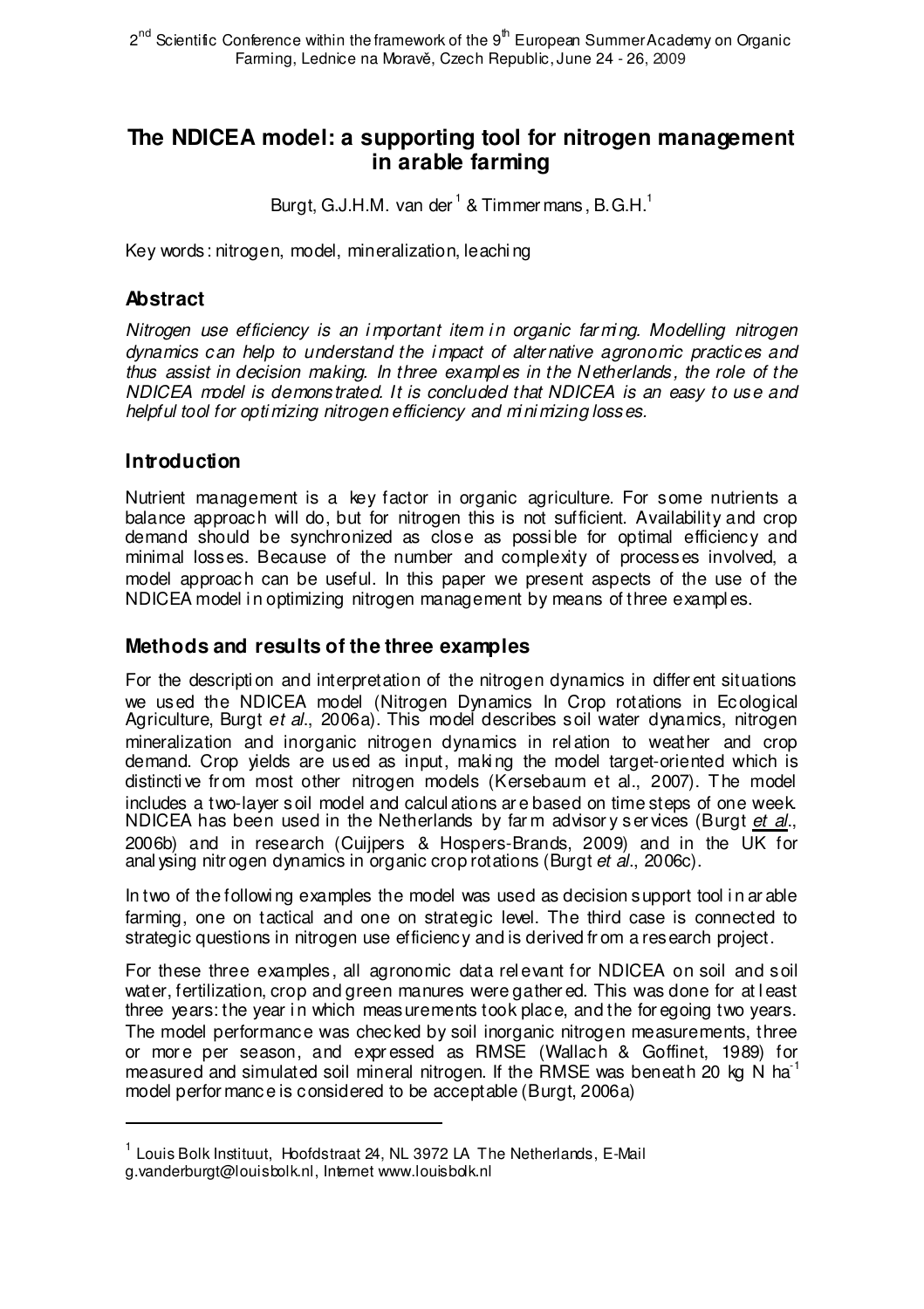### First example: tactical decision in practice of arable far ming

At the biodynamic farm 'Loverendale'  $(51^{\circ}.34'34 N, 3^{\circ}.34' 55 E)$  the nitrogen dynamics of six fields ar e modelled. At the field 'Iepenoor d' the crop sequence was 2007 barley (whole plant silage) and Italian r vegrass green manure;  $2008$  potato and black radish/vetch green manure; 2009 beetr oot. Last manure application took place in August 2007, 25 tons per hectare of cattle deep litter manure. The farmer feels unsure about the beetroot crop: does it need additi onal fertilizer to realize the expected yield of 50 tons per hectare?

The simulated and measured level of soil inorganic N is given in figure 1. In this figure, weather data up to march 2009 are from a nearby meteo station; the rest of the 2009 weather data are average r egional data.



#### **Figure 1: Simulated (lines) and measured (labels) soil inorganic nitrogen. X-axis: week number, 0 = 1 January 2006. Y-axis : kg ha-1 .**

The simulation of the nitrogen dynamics of this field is adequate (RMSE = 12,6; n = 4). The other fi ve fields had comparabl e results (not shown, RMSE's between 4,0 and 21,0). The simulation of the  $2008$  beetroot crop, yield 70 tons ha<sup>1</sup> (not shown), indicates a calculated shortage of 40 kg ha $^{-1}$  nitrogen. The predicted available nitrogen in an 'average' year allows a reasonable yield, and this crop has shown in 2008 the potential for a higher yield, even when the NDICEA simulation showed a nitrogen shortage. The calculated shortage could be explained by a deeper root system than modelled or by a lower nitrogen content of the crop or the crop residues. Both possibilities could be checked in future. This information made the farmer decide to reject an additional fertilizer application.

#### Second example: strategic decision in practice of arable farming.

The organic arable farm 'Tongelaar'  $(51^{\circ}.42^{\circ}.57 \text{ N}$ ,  $5^{\circ}.46^{\circ}.37 \text{ E})$  is considering the presence of winter wheat in the r otati on. Weed control and nitrogen efficiency might be improved by the replacement of winter wheat by green manure in autumn/winter followed by spring wheat. Nitrogen measurements and NDICEA simul ations were availabl e from four fields with winter wheat (P1, P2, P5 and P9). The simulati on was sufficiently accur ate (RMSE of the four fields together was 12,5; n=12).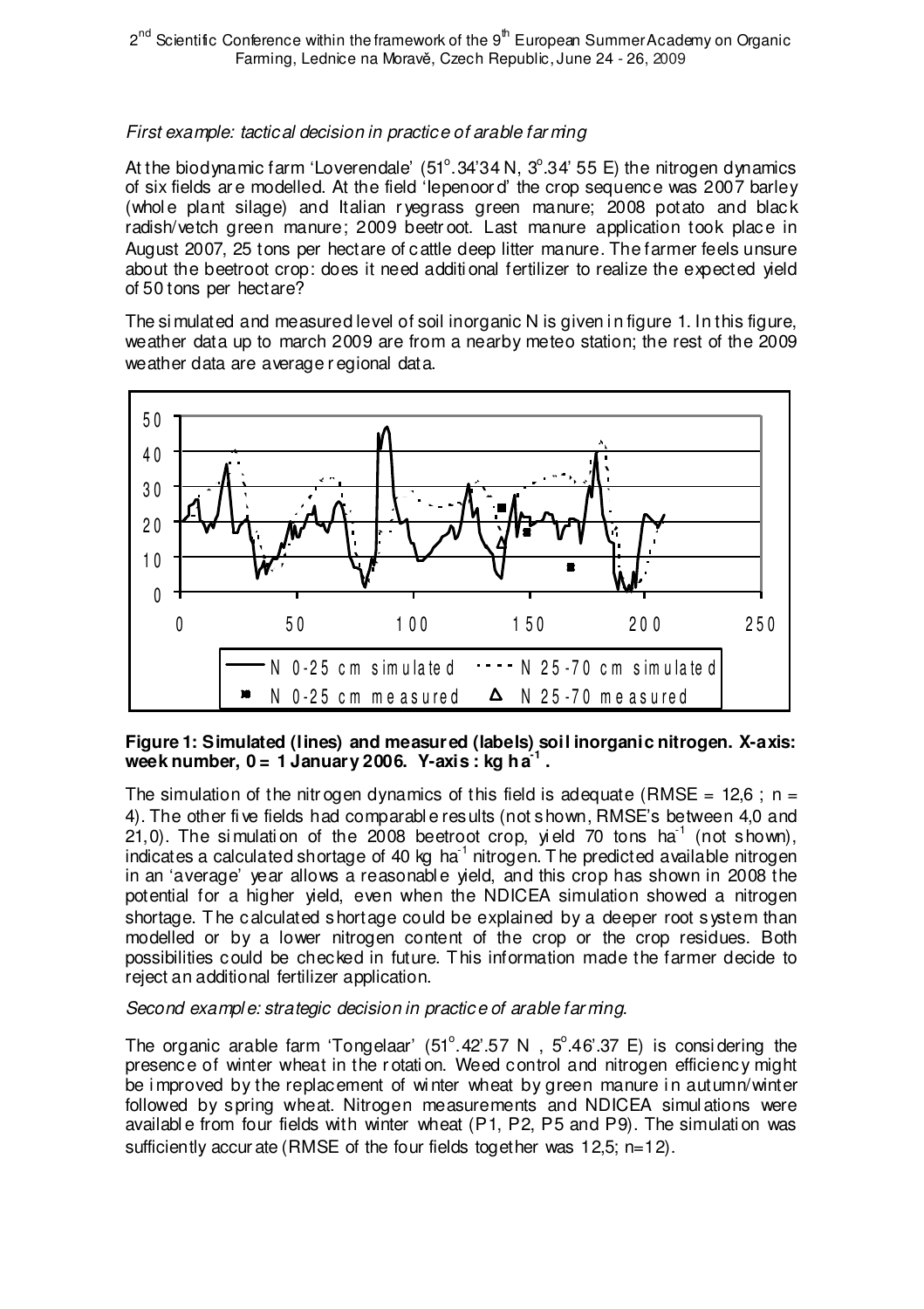Based on this infor mati on a si mulation was done, replacing a wi nter wheat crop by a green manure crop followed by spring wheat. The farmer assumed that winter and summer wheat yield would be equal and that the black radish/vetch crop would produce 2200 kg dry matter ha<sup>1</sup>. N content of the cathcrop was 82 kg ha<sup>1</sup>. The simulati ons shows that leaching was reduced but the reduction in N losses was much lower than 82 kg ha<sup>-1</sup> for several reasons. Part of the catch crop N-content (26 kg) is fixed by the Vetch, not extracted from the soil. The increased N-release after incorporation of the catch crop increases soil inorganic N level and enhances both denitrificati on and leachi ng. After the grain harvest, soil N level is higher in case of spring wheat, increasing the risk of leaching after the main crop. Based on this information, the farmer has decided to change his rotation in favour of spring wheat: less weed probl ems, less leaching, higher N availability with potentiall y higher yiel d or increased protein content, closed green cover of the field during winter and additi onal organic matter application to the soil.

#### Third example: strategic design of crop sequence; research project.

To assess nitrogen use efficiency in courgette culti vation, a comparison study is done at the organic farm of Rozendaal in Strijen  $(51^{\circ},45^{\circ}.24 \text{ N}$ ,  $4^{\circ},29^{\circ}.49 \text{ E})$ . Three precrop/fertilizer treatments were studied. 1: Precrop cabbage, autumn ploughi ng, courgette crop with 120 kg N-total in Vinasse as pre-planting fertilizer. 2: Precrop grassclover, spring ploughing, no fertilizer. 3: Precrop grassclover, spring rotary cultivation, no fertilizer. Soil mineral N was monitored fi ve times, two of which at two depths. The treatments were modelled, resulting in RMSE 8,8 , 15,5 and 10,6 for the treatments respectivel y  $(n=7$  for each treatment). Results are shown in figure 2.



#### **Figure 2: Simulated (lines) and measured (labels) soil inorganic nitrogen. X-axis: week number, 105 = 1 January 2008. Y- axis : kg ha-1 . Treatments: 1 (left), 2 (middle), 3 (right). Solid line and squares: 0-30 cm, simulated and measured. Dotted line and triangles: 30-60 cm, simulated and measured.**

Courgette yield of the three treatments were  $33107$ , 27907 and  $32847$  kg ha<sup>-1</sup> respectively with an obviously lower yield for grassclover and ploughing (treatment 2). Precrop cabbage and 120 kg N fertilizer (treatment 1) resulted in the same yiel d as precrop grassclover without fertilizer and with rotary culti vati on (treatment 3). The difference between ploughing and rotary culti vation is not accuratel y simulated in the modelled nitrogen mineralization, simpl y because soil culti vation is no variable in the model. The measurements in mineral N tend to show a lower level in case of ploughing. This is reasonable: the decomposable material is brought deeper in the soil and is less mi xed with the soil compared to rotary culti vation, so mineralization could have been be hampered.

It was concluded that grassclover precrop can save fertilizer application, and that the type of soil cultivation is of mayor importance for the next crop, whether this was due